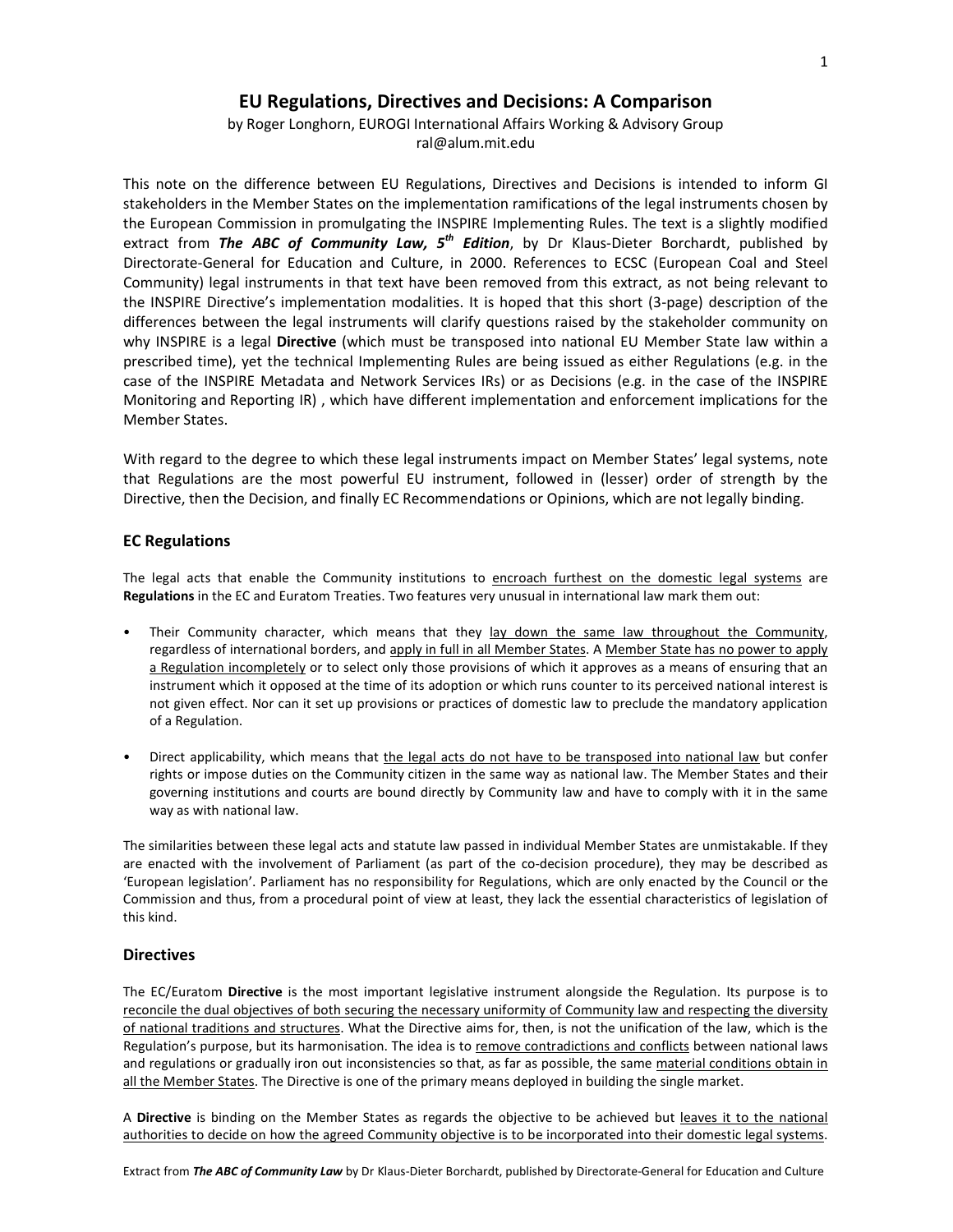The reasoning behind this form of legislation is that it allows intervention in domestic economic and legal structures to take a milder form. In particular, Member States can take account of special domestic circumstances when implementing Community rules. What happens is that the Directive does not supersede the laws of the Member States but places the Member States under an obligation to adapt their national law in line with Community rules. The result is a two-stage law-making process.

First, at the Community stage, the Directive lays down the objective that is to be achieved by any or all Member State(s) to which it is addressed within a specified time-frame. The Community institutions can actually spell out the objective in such detailed terms as to leave the Member States with scant room for manoeuvre, and this has in fact been done in Directives on technical standards and environmental protection.

Second, at the national stage, the objective set at Community level is translated into actual legal or administrative provisions in the Member States. Even if the Member States are in principle free to determine the form and methods used to transpose their Community obligations into domestic law, Community criteria are used to assess whether they have done so in accordance with Community law. The general principle is that a legal situation must be generated in which the rights and obligations arising from the Directive can be recognised with sufficient clarity and certainty to enable the Community citizen to rely on or, if appropriate, challenge them in the national courts. This normally involves enacting mandatory provisions of national law or repealing or amending existing rules. Administrative custom on its own is not enough since it can, by its very nature, be changed at will by the authorities concerned; nor does it have a sufficiently high profile.

Directives addressed to one or more Member States do not as a rule directly confer rights or impose obligations on the Community citizen. They are expressly addressed to the Member States alone. Rights and obligations for the citizen flow only from the measures enacted by the authorities of the Member States to implement the Directive. This point is of no importance to the citizen as long as the Member States actually comply with their Community obligations. But there are disadvantages for the Community citizen where a Member State does not take the requisite implementing measures to achieve an objective set in a Directive that would benefit him, or where the measures taken are inadequate. The Court of Justice has refused to tolerate such disadvantages, and a long line of cases has determined that in such circumstances the Community citizen can plead that the Directive has direct effect in actions in the national courts to secure the rights conferred by it. Direct effect is defined by the Court as follows:

- the provisions of the Directive or ECSC recommendation must lay down the rights of the EU citizen/firm with sufficient clarity and precision;
- the alleged rights are not conditional;
- the national authorities may not be given any room for manoeuvre regarding the content of the rules to be enacted;
- the time allowed for implementation of the Directive/ECSC recommendation has expired.

The decisions of the Court of Justice concerning direct effect are based on the general view that the Member State is acting equivocally and unlawfully if it applies its old law without adapting it to the requirements of the Directive. This is an abuse of rights by the State and the recognition of direct effect of the Directive seeks to combat it by ensuring that the State derives no benefit from its violation of Community law. Direct effect thus has the effect of penalising the offending Member State. In that context, it is significant that the Court of Justice has applied the principle solely in cases between a citizen and a Member State, and then only when the Directive was for the citizen's benefit and not to his detriment - in other words, when the citizen's position under the law as amended under the Directive was more favourable than under the old law (known as 'vertical direct effect'). The direct effect of Directives in relations between citizens themselves ('horizontal direct effect') has not been accepted by the Court of Justice. The Court concludes from the punitive nature of the principle that it is not applicable to relations between private individuals since they cannot be held liable for the consequences of the State's failure to act. What the citizen needs to rely on is certainty in the law and the protection of legitimate expectations. The citizen must be able to count on the effect of a Directive being achieved by national implementation measures.

Nevertheless, once the period allowed for transposition has expired, the Directives acquire full legal force and effect in that all State bodies are obliged to interpret and apply national law in accordance with the Directives ('interpretation in line with Community law').

In its judgments in Francovich and Bonifaci in 1991, the European Court of Justice went further, holding that Member States are liable to pay damages where loss is sustained by reason of failure to transpose a Directive in whole or in